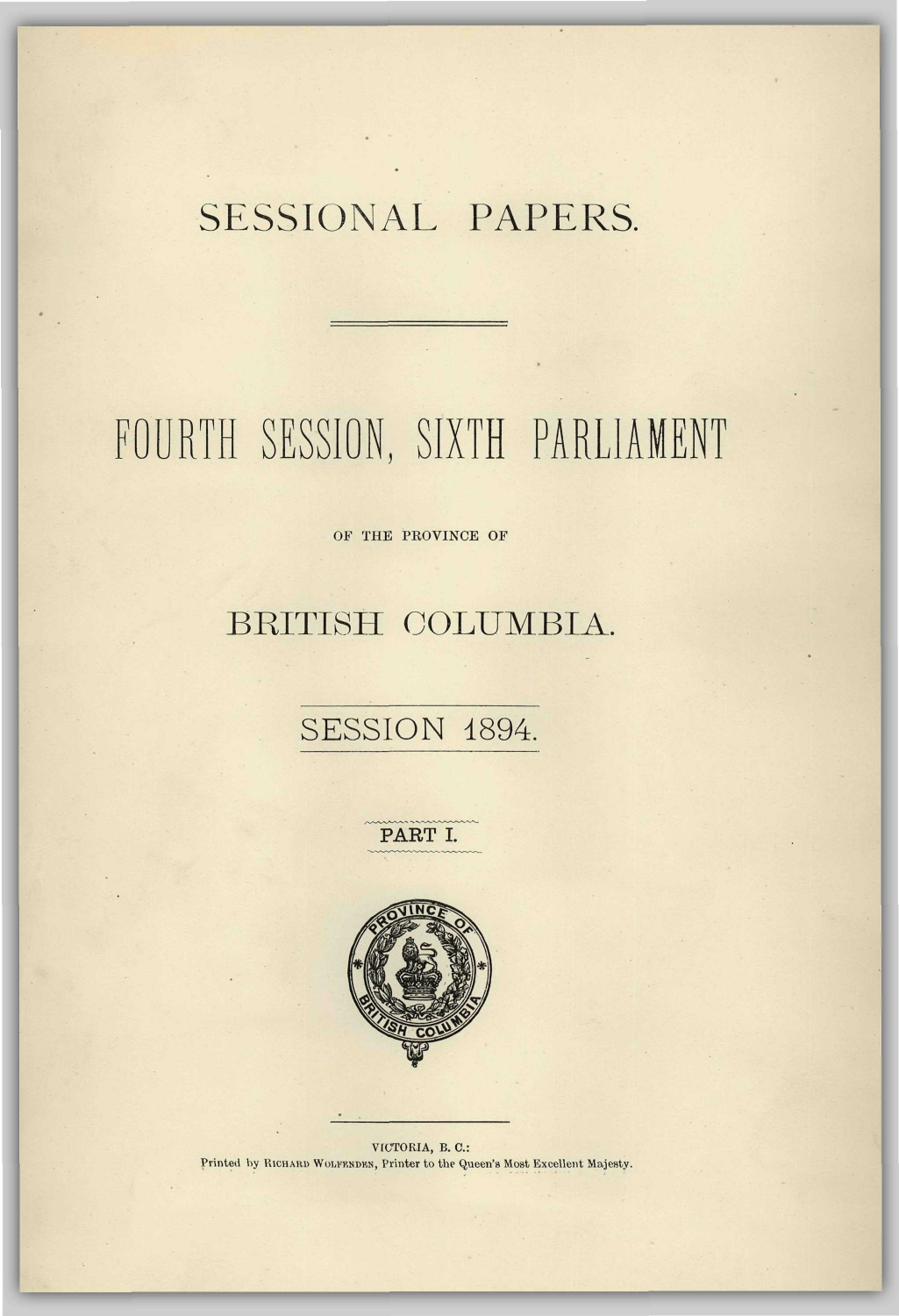### INDEX.

 $\overline{O}$ 

|                        | <b>PAGE</b> |
|------------------------|-------------|
|                        | 741         |
| Do.                    | 769         |
| LISTS OF VOTERS, 1893: |             |
|                        | 389         |
|                        | 249         |
|                        | 361         |
|                        | 393         |
|                        | 399         |
|                        | 259         |
|                        | 483         |
|                        | 243         |
|                        | 377         |
|                        | 365         |
|                        | 339         |
|                        | 407         |
|                        | 269         |
|                        | 411         |
|                        | 421         |
|                        | 177         |
|                        | 491         |
|                        | 215         |
| PAPERS PRESENTED:      |             |
|                        | 173         |
|                        | 933         |
|                        |             |

Reply to British Columbia's Defamers 161 Revenue Collectors paid by Commission 935

194212